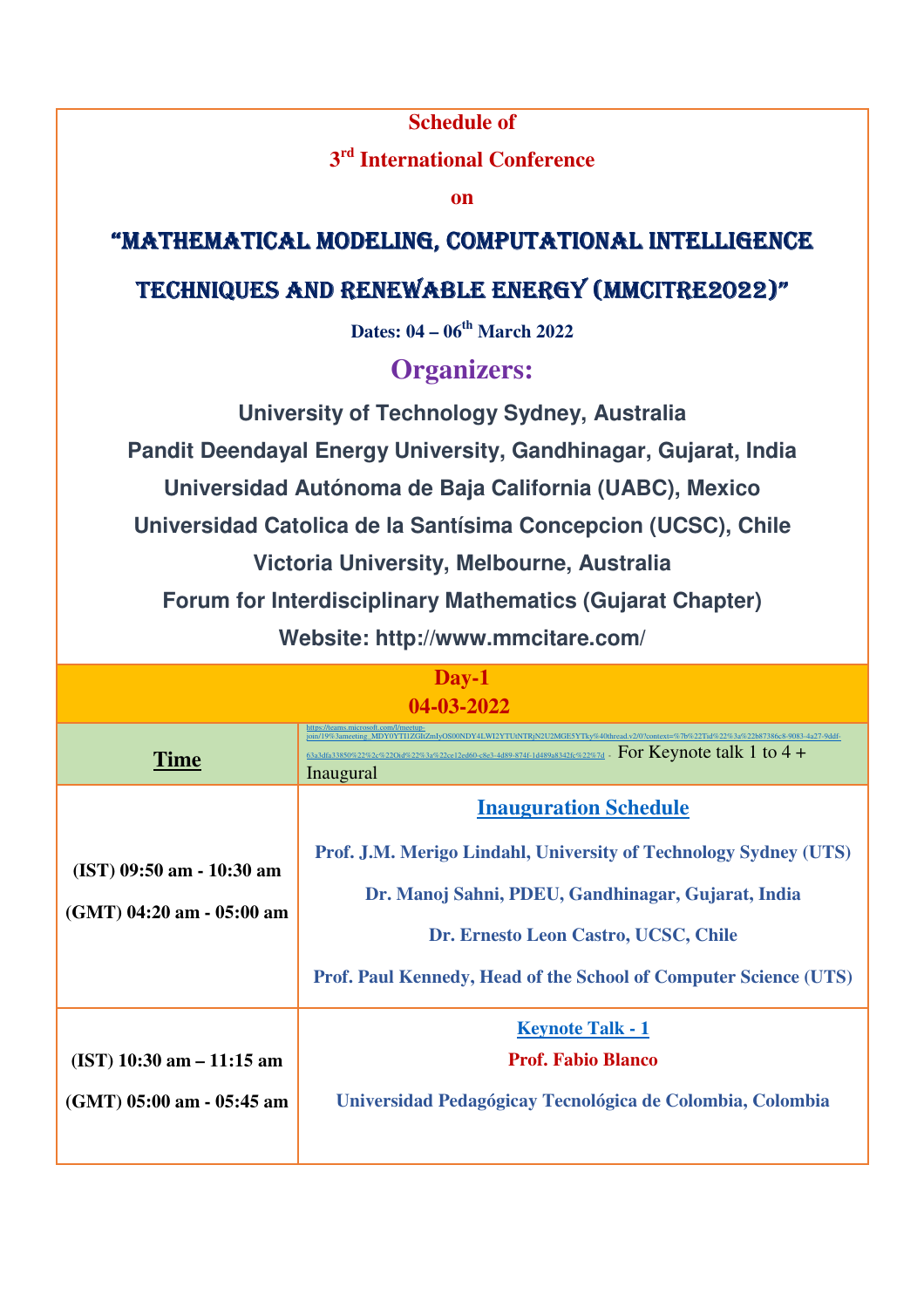|                                                        | <b>Session Chair:</b>                                                  |                                     |                                                                |
|--------------------------------------------------------|------------------------------------------------------------------------|-------------------------------------|----------------------------------------------------------------|
|                                                        | <b>Dr. Walayat Hussain</b>                                             |                                     |                                                                |
|                                                        | <b>Victoria University, Melbourne Australia</b>                        |                                     |                                                                |
|                                                        | <b>Keynote Talk - 2</b>                                                |                                     |                                                                |
| $(IST)$ 11:15 am - 12:00 pm                            |                                                                        | <b>Prof. Dinesh Singh</b>           |                                                                |
| (GMT) 05:45 am - 06:30 am                              |                                                                        |                                     | Chancellor, K.R. Mangalam University, Gurugram, Haryana, India |
|                                                        | <b>Session Chair:</b>                                                  |                                     |                                                                |
|                                                        |                                                                        | Dr. Manoj Sahni                     |                                                                |
| $(IST)$ 12:00 pm $-$ 12:15 am                          |                                                                        |                                     |                                                                |
| (GMT) 06:30 am - 06:45 am                              |                                                                        | <b>Group Photograph</b>             |                                                                |
|                                                        |                                                                        |                                     |                                                                |
| $(IST)$ 12:15 pm – 12:45 pm                            | <b>Break</b>                                                           |                                     |                                                                |
| (GMT) 6:45 am - 7:15 am                                |                                                                        |                                     |                                                                |
|                                                        |                                                                        | <b>Keynote Talk - 3</b>             |                                                                |
|                                                        |                                                                        | <b>Prof. Enrique Herrera Viedma</b> |                                                                |
| $(IST)$ 12:45 pm $-$ 01:30 pm                          |                                                                        |                                     |                                                                |
| (GMT) 07:15 am - 08:00 am                              | <b>University of Granada, Spain</b>                                    |                                     |                                                                |
|                                                        | <b>Session Chair:</b>                                                  |                                     |                                                                |
|                                                        | Prof. J.M. Merigo Lindahl                                              |                                     |                                                                |
| (IST) 01:30 pm - 02:30 pm                              |                                                                        |                                     |                                                                |
| (GMT) 8:00 am - 9:00 am                                | <b>Break</b>                                                           |                                     |                                                                |
|                                                        |                                                                        |                                     |                                                                |
| $(IST)$ 02:30 pm – 4:00 pm<br>(GMT) 9:00 am - 10:30 am | <b>Paper Presentations</b><br>(15 minutes for the paper presentations) |                                     |                                                                |
| <b>Track1</b>                                          | <b>Track 2</b>                                                         | <b>Track 3</b>                      | <b>Track 4</b>                                                 |
| <b>Session Chairs:</b>                                 | <b>Session Chairs:</b>                                                 | <b>Session Chairs:</b>              | <b>Session Chairs:</b>                                         |
| Dr. Nayan Patel                                        | Dr. Rajkumar                                                           | <b>Dr. Dhiren Pandit</b>            | <b>Dr. Smita Sonekar</b>                                       |
| Dr. Mumukshu Trivedi                                   | <b>Verma</b>                                                           | <b>Ms. Meghna Parikh</b>            | Dr. Ritu Sahni                                                 |
|                                                        | <b>Dr. Parth Mehta</b>                                                 |                                     |                                                                |
| <b>MMCITRE2022 -</b>                                   | <b>MMCITRE2022-</b>                                                    | <b>MMCITRE2022-</b>                 | <b>MMCITRE2022 -</b>                                           |
| 062, 018, 029, 048, 049,<br>052                        | 080, 090, 102,<br>104, 107, 117                                        | 121, 030, 037, 053,<br>067, 112     | 031, 035, 038, 057, 066,<br>075                                |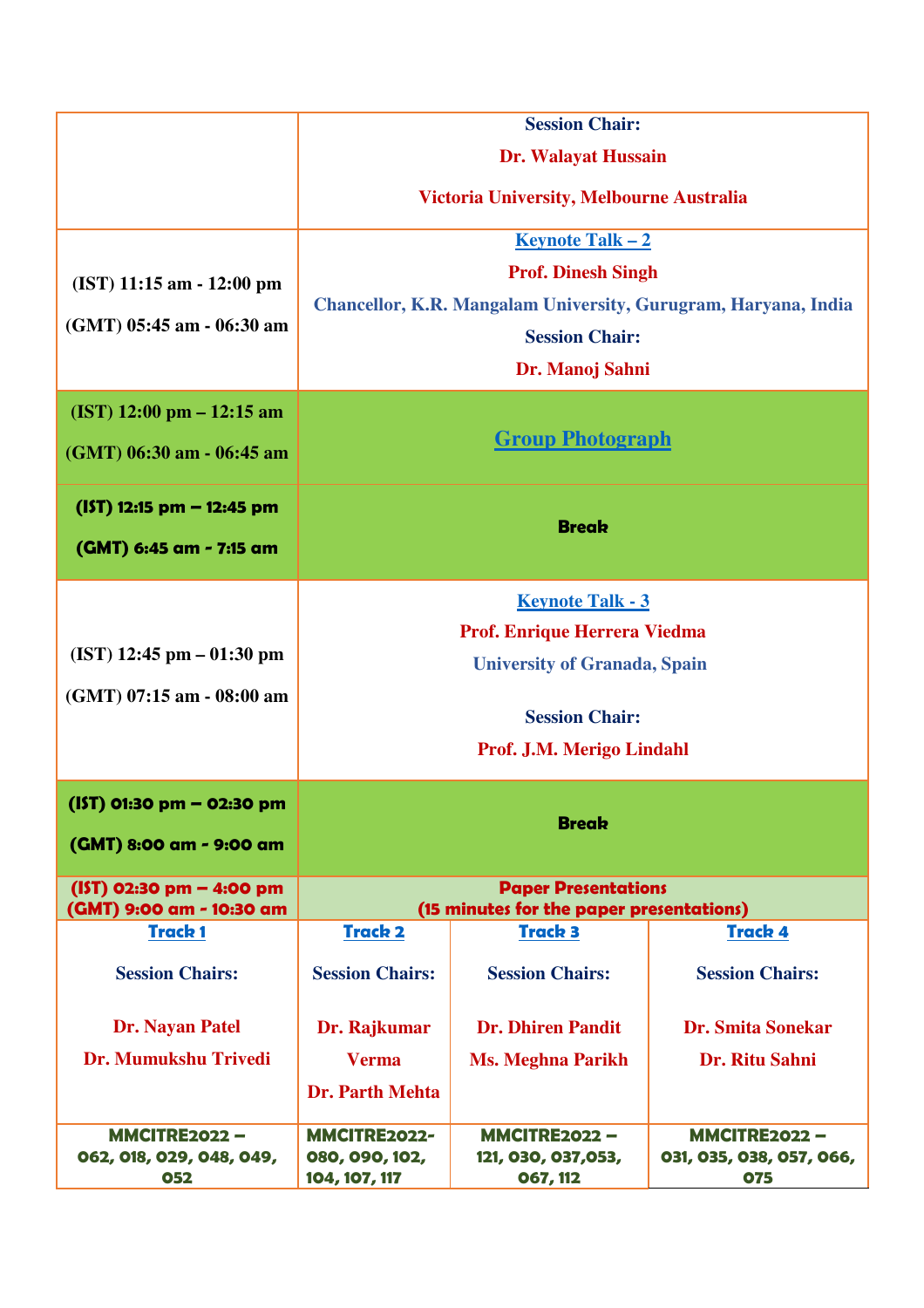| https://teams.microsoft.com/l/meetup-<br>join/19%3ameeting_ZjRjZWJIZDItMDc3MC00OTMwLTg3OGItYzN<br>hYjc1MjU3OWFh%40thread.v2/0?context=%7b%22Tid%22%3a%22b<br>87386c8-9083-4a27-9ddf-<br>63a3dfa33850%22%2c%22Oid%22%3a%22ce12ed60-c8e3-4d89-<br>874f-1d489a8342fc%22%7d | https://teams.microsoft.com/l/meetup-<br>https://teams.microsoft.com/l/meetup-<br>https://teams.microsoft.com/l/meetup-<br>join/19%3ameeting_ODA0OTkyZjEtMWYxNy00ZDczL<br>join/19%3ameeting_NTEzZTNlZjctYWV<br>join/19%3ameeting_YzhjNDZiOTgtMDM1Zi00YzMzLWJlZG<br>hNS00MmFkLTk1NmUtM2U0ZjVlMTI5<br>WJmZjAtNjdhNWM2YzA5ZmY3%40thread.v2/0?conte<br>QtNDBIYTFjMTBiMmFi%40thread.v2/0?context=%7b%22Tid<br>xt=%7b%22Tid%22%3a%22b87386c8-9083-4a27-9ddf-<br>%22%3a%22b87386c8-9083-4a27-9ddf-<br>NmVm%40thread.v2/0?context=%7b%22<br>Tid%22%3a%22b87386c8-9083-4a27-<br>63a3dfa33850%22%2c%22Oid%22%3a%22ce12ed60-<br>63a3dfa33850%22%2c%22Oid%22%3a%22ce12ed60-c8e3-<br>4d89-874f-1d489a8342fc%22%7d<br>c8e3-4d89-874f-1d489a8342fc%22%7d<br>9ddf-<br>63a3dfa33850%22%2c%22Oid%22%3a%<br>22ce12ed60-c8e3-4d89-874f- |  |  |
|-------------------------------------------------------------------------------------------------------------------------------------------------------------------------------------------------------------------------------------------------------------------------|---------------------------------------------------------------------------------------------------------------------------------------------------------------------------------------------------------------------------------------------------------------------------------------------------------------------------------------------------------------------------------------------------------------------------------------------------------------------------------------------------------------------------------------------------------------------------------------------------------------------------------------------------------------------------------------------------------------------------------------------------------------------------------------------------------------------|--|--|
| $(IST) 08:00 pm - 08:45 pm$<br>$(GMT)$ 2:30 pm - 03:15 pm                                                                                                                                                                                                               | 1d489a8342fc%22%7d<br><b>Keynote Talk - 4</b><br><b>Prof. Ernesto Leon Castro</b><br>Universidad Catolica de la Santísima Concepcion (UCSC), Chile                                                                                                                                                                                                                                                                                                                                                                                                                                                                                                                                                                                                                                                                  |  |  |
|                                                                                                                                                                                                                                                                         | <b>Session Chair:</b>                                                                                                                                                                                                                                                                                                                                                                                                                                                                                                                                                                                                                                                                                                                                                                                               |  |  |
|                                                                                                                                                                                                                                                                         | Dr. Manoj Sahni                                                                                                                                                                                                                                                                                                                                                                                                                                                                                                                                                                                                                                                                                                                                                                                                     |  |  |
|                                                                                                                                                                                                                                                                         | $Day-2$                                                                                                                                                                                                                                                                                                                                                                                                                                                                                                                                                                                                                                                                                                                                                                                                             |  |  |
|                                                                                                                                                                                                                                                                         | 05-03-2022                                                                                                                                                                                                                                                                                                                                                                                                                                                                                                                                                                                                                                                                                                                                                                                                          |  |  |
| <b>Time</b>                                                                                                                                                                                                                                                             | https://teams.microsoft.com/l/meetup-<br>join/19%3ameeting_N2EzYTRiNDQtZmY5MC00ODliLWIxZGYtZTQ2NWZkZGExMTE0%40thread.v2/0?context=%7b%22Tid%22%3a%22b87386c8-9083-4a27-9ddf-<br>$\frac{63a3dfa33850\%22\%2c\%220id\%22\%3a\%22cc12cd60-c8e3-4d89-874f-1d489a8342fc\%22\%7d}{2}$ - For Keynote talk 5 to 9                                                                                                                                                                                                                                                                                                                                                                                                                                                                                                           |  |  |
| (IST) 09:00 am - 09:45 am                                                                                                                                                                                                                                               | <u>Keynote Talk – 5</u>                                                                                                                                                                                                                                                                                                                                                                                                                                                                                                                                                                                                                                                                                                                                                                                             |  |  |
| (GMT) 03:30 am - 04:15 am                                                                                                                                                                                                                                               | <b>Prof. Jose M. Merigo Lindahl</b>                                                                                                                                                                                                                                                                                                                                                                                                                                                                                                                                                                                                                                                                                                                                                                                 |  |  |
|                                                                                                                                                                                                                                                                         | <b>University of Technology Sydney, Australia</b>                                                                                                                                                                                                                                                                                                                                                                                                                                                                                                                                                                                                                                                                                                                                                                   |  |  |
|                                                                                                                                                                                                                                                                         | <b>Session Chair:</b>                                                                                                                                                                                                                                                                                                                                                                                                                                                                                                                                                                                                                                                                                                                                                                                               |  |  |
|                                                                                                                                                                                                                                                                         | <b>Dr. Walayat Hussain</b>                                                                                                                                                                                                                                                                                                                                                                                                                                                                                                                                                                                                                                                                                                                                                                                          |  |  |
|                                                                                                                                                                                                                                                                         | <b>Victoria University, Melbourne Australia</b>                                                                                                                                                                                                                                                                                                                                                                                                                                                                                                                                                                                                                                                                                                                                                                     |  |  |
| (IST) 09:45 am - 10:30 am                                                                                                                                                                                                                                               | <b>Keynote Talk - 6</b>                                                                                                                                                                                                                                                                                                                                                                                                                                                                                                                                                                                                                                                                                                                                                                                             |  |  |
| $(GMT)$ 04:15 am - 05:00 am                                                                                                                                                                                                                                             | <b>Dr. Luis Perez Dominguez</b>                                                                                                                                                                                                                                                                                                                                                                                                                                                                                                                                                                                                                                                                                                                                                                                     |  |  |
|                                                                                                                                                                                                                                                                         | Universidad Autónoma de Ciudad Juárez, Mexico                                                                                                                                                                                                                                                                                                                                                                                                                                                                                                                                                                                                                                                                                                                                                                       |  |  |
|                                                                                                                                                                                                                                                                         | <b>Session Chair:</b>                                                                                                                                                                                                                                                                                                                                                                                                                                                                                                                                                                                                                                                                                                                                                                                               |  |  |
|                                                                                                                                                                                                                                                                         | <b>Dr. Ernesto Leon Castro</b>                                                                                                                                                                                                                                                                                                                                                                                                                                                                                                                                                                                                                                                                                                                                                                                      |  |  |
| (IST) 10:30 am - 11:30 am<br>(GMT) 5:00 am - 6:00 am                                                                                                                                                                                                                    | <b>Break</b>                                                                                                                                                                                                                                                                                                                                                                                                                                                                                                                                                                                                                                                                                                                                                                                                        |  |  |
|                                                                                                                                                                                                                                                                         | <u>Keynote Talk – 7</u>                                                                                                                                                                                                                                                                                                                                                                                                                                                                                                                                                                                                                                                                                                                                                                                             |  |  |
| $(IST)$ 11:30 am - 12:15 pm                                                                                                                                                                                                                                             | Dr. Jorge Luis Garcia Alcaraz                                                                                                                                                                                                                                                                                                                                                                                                                                                                                                                                                                                                                                                                                                                                                                                       |  |  |
| $(GMT)$ 06:00 am - 06:45 am                                                                                                                                                                                                                                             | Universidad Autónoma de Ciudad Juarez, Mexico                                                                                                                                                                                                                                                                                                                                                                                                                                                                                                                                                                                                                                                                                                                                                                       |  |  |
|                                                                                                                                                                                                                                                                         | <b>Session Chair:</b>                                                                                                                                                                                                                                                                                                                                                                                                                                                                                                                                                                                                                                                                                                                                                                                               |  |  |
|                                                                                                                                                                                                                                                                         | Dr. Ritu Sahni                                                                                                                                                                                                                                                                                                                                                                                                                                                                                                                                                                                                                                                                                                                                                                                                      |  |  |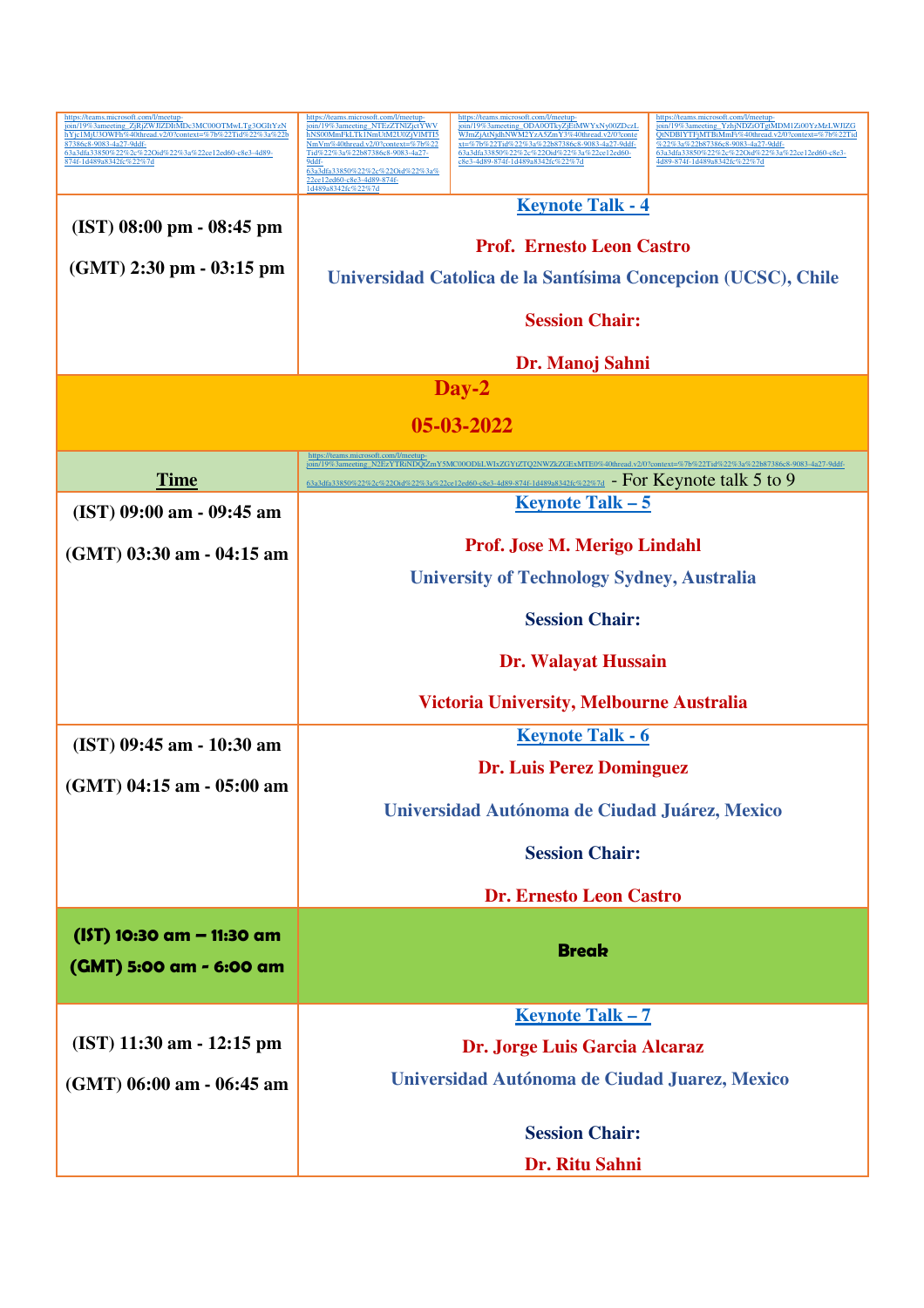|                                                                                                                                                                                                                                                                         | <b>Keynote Talk - 8</b>                                                                                                                                                                                                                                                         |                                                                                                                                                                                                                                                                             |                                                                                                                                                                                                                                                                         |  |
|-------------------------------------------------------------------------------------------------------------------------------------------------------------------------------------------------------------------------------------------------------------------------|---------------------------------------------------------------------------------------------------------------------------------------------------------------------------------------------------------------------------------------------------------------------------------|-----------------------------------------------------------------------------------------------------------------------------------------------------------------------------------------------------------------------------------------------------------------------------|-------------------------------------------------------------------------------------------------------------------------------------------------------------------------------------------------------------------------------------------------------------------------|--|
| $(IST)$ 12:15 pm - 01:00 pm                                                                                                                                                                                                                                             |                                                                                                                                                                                                                                                                                 | Prof. B.V. RathishKumar                                                                                                                                                                                                                                                     |                                                                                                                                                                                                                                                                         |  |
|                                                                                                                                                                                                                                                                         |                                                                                                                                                                                                                                                                                 | Indian Institute of Technology, Kanpur, U.P., India                                                                                                                                                                                                                         |                                                                                                                                                                                                                                                                         |  |
| $(GMT)$ 06:45 am - 07:30 am                                                                                                                                                                                                                                             |                                                                                                                                                                                                                                                                                 |                                                                                                                                                                                                                                                                             |                                                                                                                                                                                                                                                                         |  |
|                                                                                                                                                                                                                                                                         |                                                                                                                                                                                                                                                                                 | <b>Session Chair:</b>                                                                                                                                                                                                                                                       |                                                                                                                                                                                                                                                                         |  |
|                                                                                                                                                                                                                                                                         |                                                                                                                                                                                                                                                                                 | Dr. Ritu Sahni                                                                                                                                                                                                                                                              |                                                                                                                                                                                                                                                                         |  |
|                                                                                                                                                                                                                                                                         |                                                                                                                                                                                                                                                                                 |                                                                                                                                                                                                                                                                             |                                                                                                                                                                                                                                                                         |  |
| (IST) 01:00 pm - 02:00 pm                                                                                                                                                                                                                                               |                                                                                                                                                                                                                                                                                 | <b>Break</b>                                                                                                                                                                                                                                                                |                                                                                                                                                                                                                                                                         |  |
| (GMT) 7:30 am - 8:30 am                                                                                                                                                                                                                                                 |                                                                                                                                                                                                                                                                                 |                                                                                                                                                                                                                                                                             |                                                                                                                                                                                                                                                                         |  |
| $(IST)$ 02:00 pm - 03:15 pm                                                                                                                                                                                                                                             |                                                                                                                                                                                                                                                                                 |                                                                                                                                                                                                                                                                             |                                                                                                                                                                                                                                                                         |  |
| $(GMT)$ 08:30 am - 09:45 am                                                                                                                                                                                                                                             |                                                                                                                                                                                                                                                                                 | <b>Paper Presentations</b><br>(15 minutes for the paper presentations)                                                                                                                                                                                                      |                                                                                                                                                                                                                                                                         |  |
| <b>Track1</b>                                                                                                                                                                                                                                                           | <b>Track 2</b>                                                                                                                                                                                                                                                                  | <b>Track 3</b>                                                                                                                                                                                                                                                              | <b>Track 4</b>                                                                                                                                                                                                                                                          |  |
| <b>Session Chairs:</b>                                                                                                                                                                                                                                                  | <b>Session Chairs:</b>                                                                                                                                                                                                                                                          | <b>Session Chairs:</b>                                                                                                                                                                                                                                                      | <b>Session Chairs:</b>                                                                                                                                                                                                                                                  |  |
| Dr. K. K. Rai                                                                                                                                                                                                                                                           | <b>Dr. Mukesh</b>                                                                                                                                                                                                                                                               | Dr. Harendra Pal                                                                                                                                                                                                                                                            | Dr. Arwa Zabian                                                                                                                                                                                                                                                         |  |
| Mr. Dhairya Shah                                                                                                                                                                                                                                                        | <b>Kumar</b>                                                                                                                                                                                                                                                                    | <b>Singh</b><br><b>Dr. Sumit Kaur</b>                                                                                                                                                                                                                                       | <b>Mrs. Preeti Sharma</b>                                                                                                                                                                                                                                               |  |
|                                                                                                                                                                                                                                                                         | <b>Mr. Sandeep</b><br><b>Kumar Paul</b>                                                                                                                                                                                                                                         | <b>Bhatia</b>                                                                                                                                                                                                                                                               |                                                                                                                                                                                                                                                                         |  |
|                                                                                                                                                                                                                                                                         |                                                                                                                                                                                                                                                                                 | <b>Dr. Parth Mehta</b>                                                                                                                                                                                                                                                      |                                                                                                                                                                                                                                                                         |  |
| <b>MMCITRE2022 -</b><br>086, 091, 092, 109, 131                                                                                                                                                                                                                         | <b>MMCITRE2022 -</b><br>040, 050, 054,                                                                                                                                                                                                                                          | <b>MMCITRE2022 -</b><br>013, 043, 045, 060,                                                                                                                                                                                                                                 | <b>MMCITRE2022 -</b><br>044, , 076, 079, 085, 100                                                                                                                                                                                                                       |  |
|                                                                                                                                                                                                                                                                         | 055, 058                                                                                                                                                                                                                                                                        | 063,                                                                                                                                                                                                                                                                        |                                                                                                                                                                                                                                                                         |  |
| https://teams.microsoft.com/l/meetup-<br>join/19%3ameeting NTFmMGQ2NWQtM2NmNi00QDBkLWExYWIt<br>MjJmYWQ2YjJmMmNk%40thread.v2/0?context=%7b%22Tid%22%3<br>a%22b87386c8-9083-4a27-9ddf-<br>63a3dfa33850%22%2c%22Oid%22%3a%22ce12ed60-c8e3-4d89-<br>874f-1d489a8342fc%22%7d | https://teams.microsoft.com/l/meetup-<br>join/19%3ameeting ZjAyMTEyYzgtMDRm<br>Mi00YTc5LWJkNzctNTg3N2EyMzcxMmU4<br>%40thread.v2/0?context=%7b%22Tid%22%3<br>a%22b87386c8-9083-4a27-9ddf-<br>63a3dfa33850%22%2c%22Oid%22%3a%22c<br>e12ed60-c8e3-4d89-874f-<br>1d489a8342fc%22%7d | https://teams.microsoft.com/l/meetup-<br>join/19%3ameeting YjU2ZGIzMjUtYTZjMi00Zj<br>FILWExMTgtYWY0MjQ3MDlkZjhh%40thread.v<br>2/0?context=%7b%22Tid%22%3a%22b87386c8-<br>9083-4a27-9ddf-<br>63a3dfa33850%22%2c%22Oid%22%3a%22ce12e<br>d60-c8e3-4d89-874f-1d489a8342fc%22%7d | https://teams.microsoft.com/l/meetup-<br>join/19%3ameeting YjUxMzM2NzctYTA1Mi00Y2E1LTgxMjgtZT<br>kyMGVIOWVkNjNm%40thread.v2/0?context=%7b%22Tid%22%3<br>a%22b87386c8-9083-4a27-9ddf-<br>63a3dfa33850%22%2c%22Oid%22%3a%22ce12ed60-c8e3-4d89-<br>874f-1d489a8342fc%22%7d |  |
| (IST) 03:15 pm - 03:45 pm                                                                                                                                                                                                                                               |                                                                                                                                                                                                                                                                                 |                                                                                                                                                                                                                                                                             |                                                                                                                                                                                                                                                                         |  |
| (GMT) 9:45 am - 10:15 am                                                                                                                                                                                                                                                | <b>Break</b>                                                                                                                                                                                                                                                                    |                                                                                                                                                                                                                                                                             |                                                                                                                                                                                                                                                                         |  |
| $(IST)$ 03:45 pm - 05:00 pm                                                                                                                                                                                                                                             |                                                                                                                                                                                                                                                                                 |                                                                                                                                                                                                                                                                             |                                                                                                                                                                                                                                                                         |  |
| (GMT) 10:15 am - 11:30 am                                                                                                                                                                                                                                               | <b>Paper Presentations</b><br>(15 minutes for the paper presentations)                                                                                                                                                                                                          |                                                                                                                                                                                                                                                                             |                                                                                                                                                                                                                                                                         |  |
| <b>Track1</b>                                                                                                                                                                                                                                                           | <b>Track 2</b>                                                                                                                                                                                                                                                                  | <b>Track 3</b>                                                                                                                                                                                                                                                              | <b>Track 4</b>                                                                                                                                                                                                                                                          |  |
| <b>Session Chairs:</b>                                                                                                                                                                                                                                                  | <b>Session Chairs:</b>                                                                                                                                                                                                                                                          | <b>Session Chairs:</b>                                                                                                                                                                                                                                                      | <b>Session Chairs:</b>                                                                                                                                                                                                                                                  |  |
| Dr. T. Raja Rani                                                                                                                                                                                                                                                        | Dr. Rashmi Singh                                                                                                                                                                                                                                                                | Dr. S. Dhanasekar                                                                                                                                                                                                                                                           | Dr. Ritu Sahni                                                                                                                                                                                                                                                          |  |
| Dr. T. S. L. Radhika                                                                                                                                                                                                                                                    | <b>Mrs. Shruti</b>                                                                                                                                                                                                                                                              | Mr. Sandeep                                                                                                                                                                                                                                                                 | <b>Mrs. Preeti Sharma</b>                                                                                                                                                                                                                                               |  |
| <b>Ms. Meghna Parikh</b>                                                                                                                                                                                                                                                | <b>Rathod</b>                                                                                                                                                                                                                                                                   | <b>Wankhade</b>                                                                                                                                                                                                                                                             |                                                                                                                                                                                                                                                                         |  |
|                                                                                                                                                                                                                                                                         |                                                                                                                                                                                                                                                                                 |                                                                                                                                                                                                                                                                             |                                                                                                                                                                                                                                                                         |  |
|                                                                                                                                                                                                                                                                         |                                                                                                                                                                                                                                                                                 |                                                                                                                                                                                                                                                                             |                                                                                                                                                                                                                                                                         |  |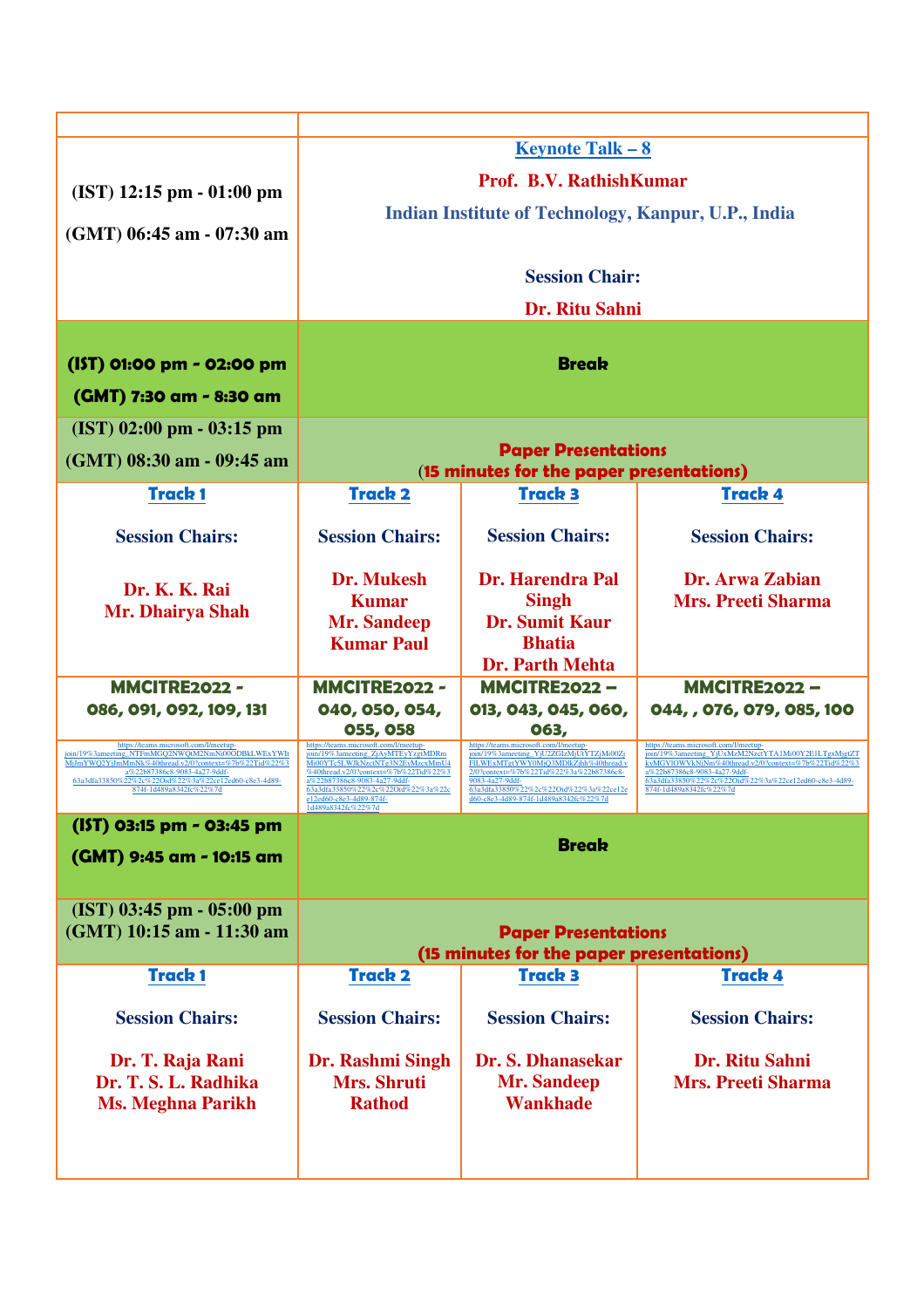| <b>MMCITRE2022 -</b><br>093, 105, 111, 113, 119<br>https://teams.microsoft.com/l/meetup-<br>join/19%3ameeting_MWU2MzcyYzYtOGFmMC00YzMzLWFmN2Ut<br>NThhNTRkM2Q3YjBh%40thread.v2/0?context=%7b%22Tid%22%3a<br>%22b87386c8-9083-4a27-9ddf-                                              | <b>MMCITRE2022 -</b><br>082, 088, 096,<br>097, 130<br>https://teams.microsoft.com/l/meetup-<br>join/19%3ameeting_YjU2ODNiY2YtMGJkM<br>S00NTc4LWE3NDAtNzc0YzFiMTI5OTg2%<br>40thread.v2/0?context=%7b%22Tid%22%3a | <b>MMCITRE2022 -</b><br>099, 101, 108, 118,<br>125<br>https://teams.microsoft.com/l/meetup-<br>join/19%3ameeting_NzJjMTZiOTEtODRmNC00<br>ZjYwLWJkMTItYmY4NWY3ODQ0Njg5%40thr<br>ead.v2/0?context=%7b%22Tid%22%3a%22b8738 | <b>MMCITRE2022 -</b><br>124, 126, 127, 128, 129, 132<br>https://teams.microsoft.com/l/meetup-<br>join/19%3ameeting_Mzg4MTkxMDgtNmRkMy00NzdmLWIyMm<br>MtNDZkNTAyYTllM2Ni%40thread.v2/0?context=%7b%22Tid%2<br>2%3a%22b87386c8-9083-4a27-9ddf- |
|--------------------------------------------------------------------------------------------------------------------------------------------------------------------------------------------------------------------------------------------------------------------------------------|-----------------------------------------------------------------------------------------------------------------------------------------------------------------------------------------------------------------|-------------------------------------------------------------------------------------------------------------------------------------------------------------------------------------------------------------------------|----------------------------------------------------------------------------------------------------------------------------------------------------------------------------------------------------------------------------------------------|
| 63a3dfa33850%22%2c%22Oid%22%3a%22ce12ed60-c8e3-4d89-<br>874f-1d489a8342fc%22%7d                                                                                                                                                                                                      | %22b87386c8-9083-4a27-9ddf-<br>63a3dfa33850%22%2c%22Oid%22%3a%22c<br>e12ed60-c8e3-4d89-874f-<br>1d489a8342fc%22%7d                                                                                              | 6c8-9083-4a27-9ddf-<br>63a3dfa33850%22%2c%22Oid%22%3a%22ce12e<br>d60-c8e3-4d89-874f-1d489a8342fc%22%7d                                                                                                                  | 63a3dfa33850%22%2c%22Oid%22%3a%22ce12ed60-c8e3-4d89-<br>874f-1d489a8342fc%22%7d                                                                                                                                                              |
| $(IST) 06:00 pm - 06:45 pm$<br>$(GMT)$ 12:30 pm - 01:15                                                                                                                                                                                                                              | <b>Keynote Talk - 9</b><br><b>Prof. Sebastin Maldonado</b><br>Universidad de Chile, Chile<br><b>Session Chair:</b>                                                                                              |                                                                                                                                                                                                                         |                                                                                                                                                                                                                                              |
| pm                                                                                                                                                                                                                                                                                   |                                                                                                                                                                                                                 |                                                                                                                                                                                                                         |                                                                                                                                                                                                                                              |
|                                                                                                                                                                                                                                                                                      |                                                                                                                                                                                                                 | Dr. Manoj Sahni                                                                                                                                                                                                         |                                                                                                                                                                                                                                              |
| $Day-3$<br>06-03-2022                                                                                                                                                                                                                                                                |                                                                                                                                                                                                                 |                                                                                                                                                                                                                         |                                                                                                                                                                                                                                              |
| https://teams.microsoft.com/l/meetup-join/19%3ameeting_MDFhYmM1MmEtN2YwMy00YjZILTg0ZDYtYmQzYzExOWM4M2U1%40thread.y2/0?context=%7b%22Tid%22%3a%22b87386c8-9083-4a27-9ddf-<br><u>63a3dfa33850%22%2c%220id%22%3a%22ce12ed60-c8e3-4d89-874f-1d489a8342fc%22%7d</u> . For Keynote talk 10 |                                                                                                                                                                                                                 |                                                                                                                                                                                                                         |                                                                                                                                                                                                                                              |
|                                                                                                                                                                                                                                                                                      |                                                                                                                                                                                                                 | <b>Keynote Talk - 10</b>                                                                                                                                                                                                |                                                                                                                                                                                                                                              |
| (IST) 10:15 am - 11:00 am                                                                                                                                                                                                                                                            |                                                                                                                                                                                                                 | <b>Dr. Victor Alfaro Garcia</b>                                                                                                                                                                                         |                                                                                                                                                                                                                                              |
| $(GMT)$ 04:45 am - 05:30 am                                                                                                                                                                                                                                                          | Universidad Michoacana de San Nicolas de Hidalgo, Mexico                                                                                                                                                        |                                                                                                                                                                                                                         |                                                                                                                                                                                                                                              |
|                                                                                                                                                                                                                                                                                      |                                                                                                                                                                                                                 | <b>Session Chair:</b>                                                                                                                                                                                                   |                                                                                                                                                                                                                                              |
|                                                                                                                                                                                                                                                                                      | Dr. Manoj Sahni                                                                                                                                                                                                 |                                                                                                                                                                                                                         |                                                                                                                                                                                                                                              |
|                                                                                                                                                                                                                                                                                      |                                                                                                                                                                                                                 |                                                                                                                                                                                                                         |                                                                                                                                                                                                                                              |
| (IST) 11:00 am - 11:15 pm                                                                                                                                                                                                                                                            | <b>Break</b>                                                                                                                                                                                                    |                                                                                                                                                                                                                         |                                                                                                                                                                                                                                              |
| (GMT) 5:30 am - 05:45 am<br>$(IST)$ 11:15 am $-$ 12:45 pm                                                                                                                                                                                                                            |                                                                                                                                                                                                                 |                                                                                                                                                                                                                         |                                                                                                                                                                                                                                              |
| (GMT) 05:45 am - 07:15 am                                                                                                                                                                                                                                                            | <b>Paper Presentations</b><br>(15 minutes for the paper presentations)                                                                                                                                          |                                                                                                                                                                                                                         |                                                                                                                                                                                                                                              |
| <b>Track1</b>                                                                                                                                                                                                                                                                        | <b>Track 2</b>                                                                                                                                                                                                  | <b>Track 3</b>                                                                                                                                                                                                          | <b>Track 4</b>                                                                                                                                                                                                                               |
| <b>Session Chairs:</b>                                                                                                                                                                                                                                                               | <b>Session Chairs:</b>                                                                                                                                                                                          | <b>Session Chairs:</b>                                                                                                                                                                                                  | <b>Session Chairs:</b>                                                                                                                                                                                                                       |
| Dr. Anuja Arora<br><b>Mr. Siddharth Shah</b>                                                                                                                                                                                                                                         | Dr. Mahendra<br><b>Gouresia</b><br><b>Dr. Prateek</b><br><b>Varshney</b>                                                                                                                                        | <b>Dr. Richa Sharma</b><br>Ms. Priyanshi                                                                                                                                                                                | <b>Dr. Nayan Patel</b><br>Mr. Rudraharsh<br><b>Tewary</b>                                                                                                                                                                                    |
| <b>MMCITRE2022 - 002, 003,</b>                                                                                                                                                                                                                                                       | <b>MMCITRE2022-</b>                                                                                                                                                                                             | <b>MMCITRE2022-</b>                                                                                                                                                                                                     | <b>MMCITRE2022 -</b>                                                                                                                                                                                                                         |